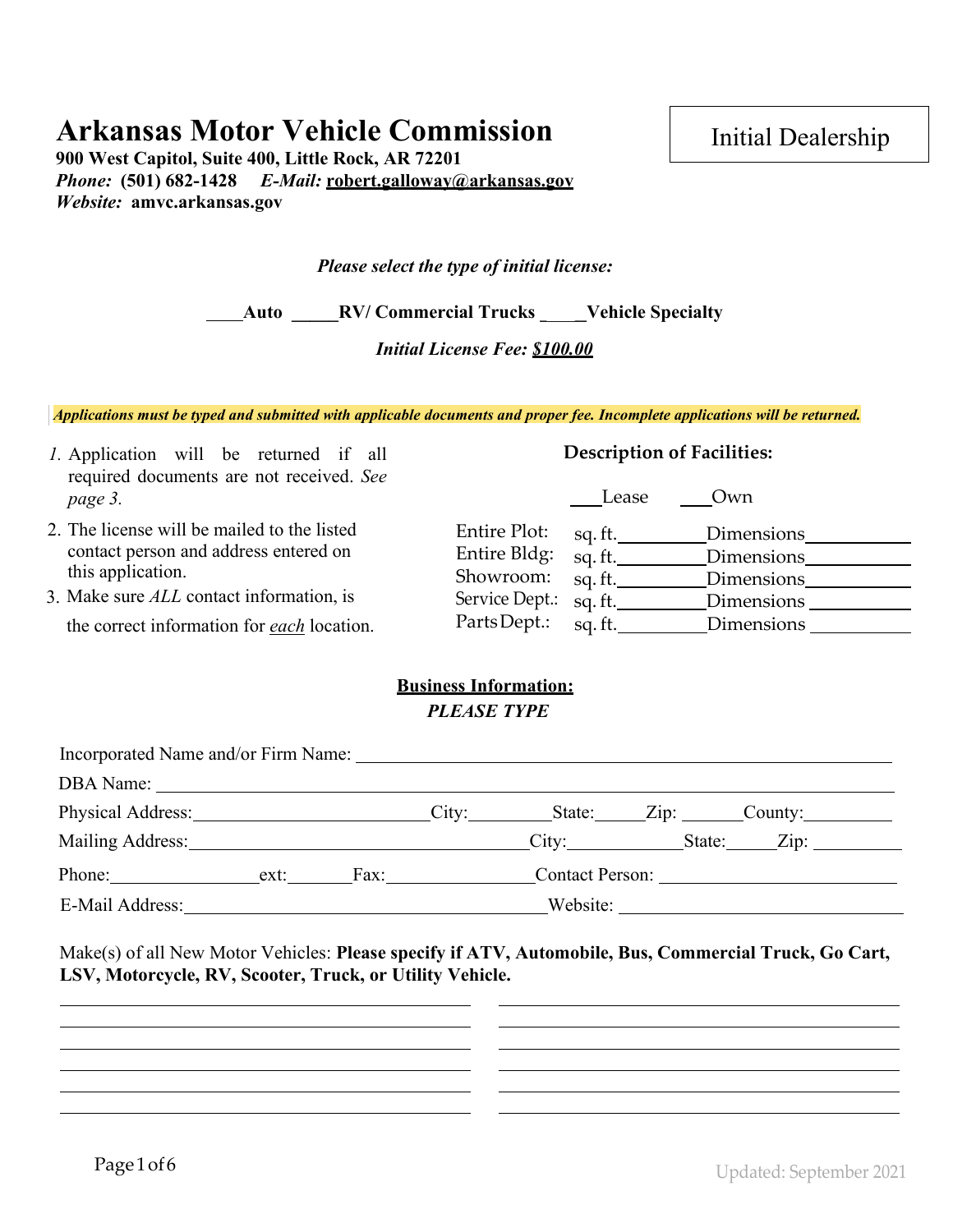Give the name of each**owner**, **partner** and/or**officer** of the business and **percentageofownership**. Please include **mailing address** and **phone number**.

| Name: Name and the second contract of the second contract of the second contract of the second contract of the second contract of the second contract of the second contract of the second contract of the second contract of  |                                        | $\%$   |
|--------------------------------------------------------------------------------------------------------------------------------------------------------------------------------------------------------------------------------|----------------------------------------|--------|
|                                                                                                                                                                                                                                |                                        |        |
| Name: Name and the second state of the second state of the second state of the second state of the second state of the second state of the second state of the second state of the second state of the second state of the sec |                                        | $\%$   |
| Mailing Address: 1988                                                                                                                                                                                                          |                                        | Phone: |
| Name: Name: Name: Name: Name: Name: Name: Name: Name: Name: Name: Name: Name: Name: Name: Name: Name: Name: Name: Name: Name: Name: Name: Name: Name: Name: Name: Name: Name: Name: Name: Name: Name: Name: Name: Name: Name:  |                                        | $\%$   |
| Mailing Address: 1988 and 2008 and 2008 and 2008 and 2008 and 2008 and 2008 and 2008 and 2008 and 2008 and 200                                                                                                                 |                                        |        |
| Name: Name and the set of the set of the set of the set of the set of the set of the set of the set of the set of the set of the set of the set of the set of the set of the set of the set of the set of the set of the set o |                                        | $\%$   |
| Mailing Address: National Address: National Address:                                                                                                                                                                           |                                        | Phone: |
|                                                                                                                                                                                                                                |                                        | $\%$   |
| Mailing Address: 1988                                                                                                                                                                                                          |                                        |        |
|                                                                                                                                                                                                                                | Title: 1990 Million State Street, 1990 | $\%$   |
| Mailing Address: 1988                                                                                                                                                                                                          |                                        | Phone: |

### **Read each question below and check the appropriate response.**

1. Has any owner, partner, officer or business manager ever been refused a Motor Vehicle Dealer License or has his/her license been suspended orrevoked? \_\_\_**Yes \_\_ No**

2. Has any owner, partner, officer or business manager ever been convicted of a felony? \_\_\_\_\_**Yes \_\_\_\_\_\_No** 

| 3. Has any owner, partner, officer or business manager knowingly violated any law relating to the sale, |  |  |
|---------------------------------------------------------------------------------------------------------|--|--|
| distribution or financing of new motor vehicles? _____Yes _____No                                       |  |  |

- **4.** Has any owner, partner, officer or business manager ever knowingly purchased, sold orotherwise acquiredor disposed of a stolenmotor vehicle? \_\_\_\_\_**Yes \_\_\_\_\_\_No**
- 5. Has any owner, partner, officer or business manager ever been convicted of odometer tampering? \_\_\_\_**Yes\_\_\_\_No**

#### *If the answer to any of the above questions is YES, explain on a separate sheet (include names, dates and court jurisdictions).*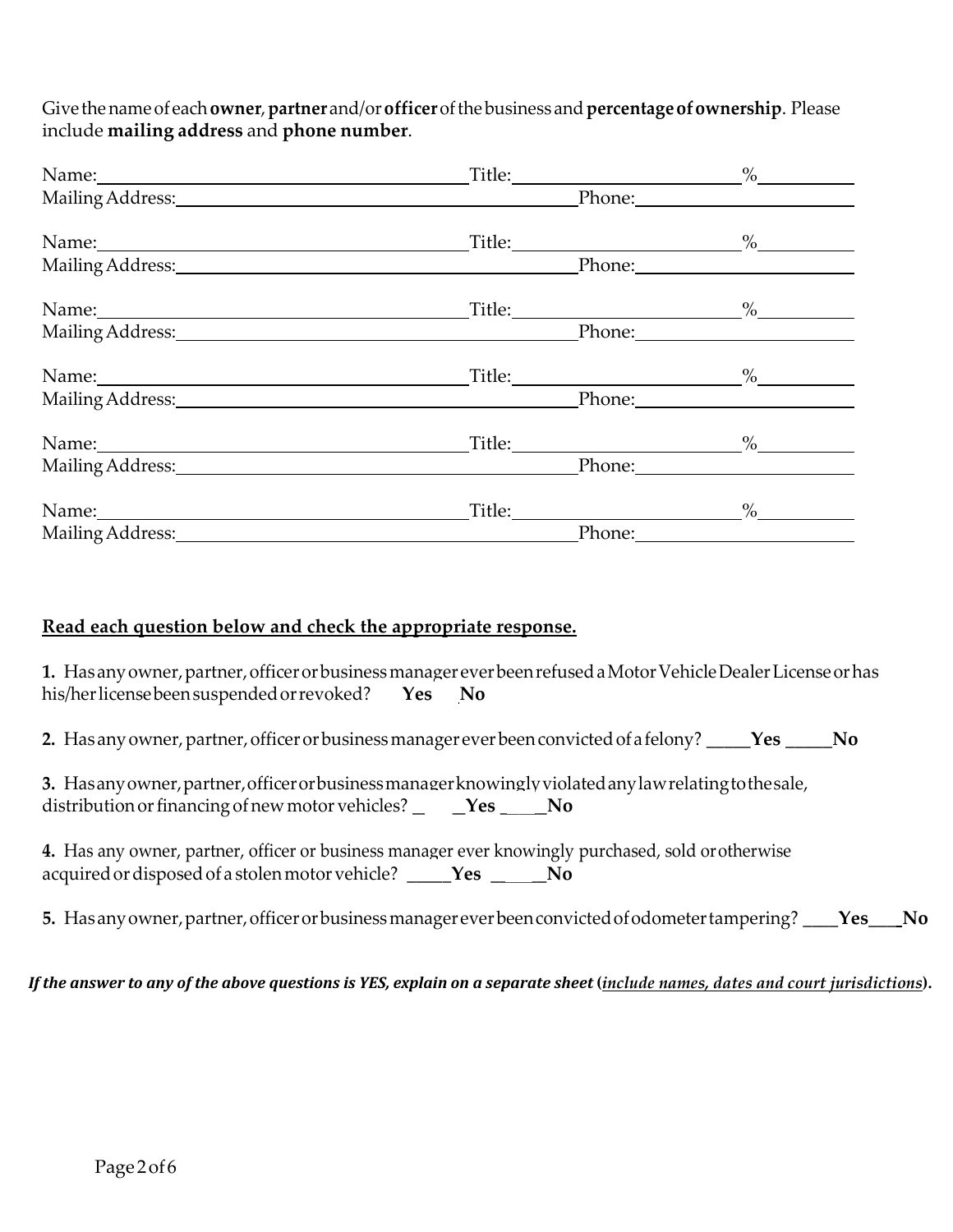### **All of the following documents must be submitted with the Initial Application Packet to the address on the first page of application.**

- 1. Copy of signed Franchise/Dealer agreement and a relevant market area statement.
- 2. Original \$25,000 bond for cycle dealers or \$50,000 for all other dealers (*notarized and signed*).
- 3. Proof of Liability Coverage on all vehicles to be offered for sale in an amount equal to or greater than the amount required by the Motor Vehicle Safety Responsibility Act, §27-19-101 et. seq.
- 4. Color photos Showroom, Parts & Service, Office, Lot, and Sign.
- 5. Appropriate fee.

### **Read and certify by signing below.**

I hereby certify that the statements made herein or attached hereto are true and correct to the best of my

knowledge and belief and that I am familiar with the provisions of the laws under which this application is made.

**Signature of Authorized Official** Date

**Printed Name of Authorized Official Title of Authorized Official**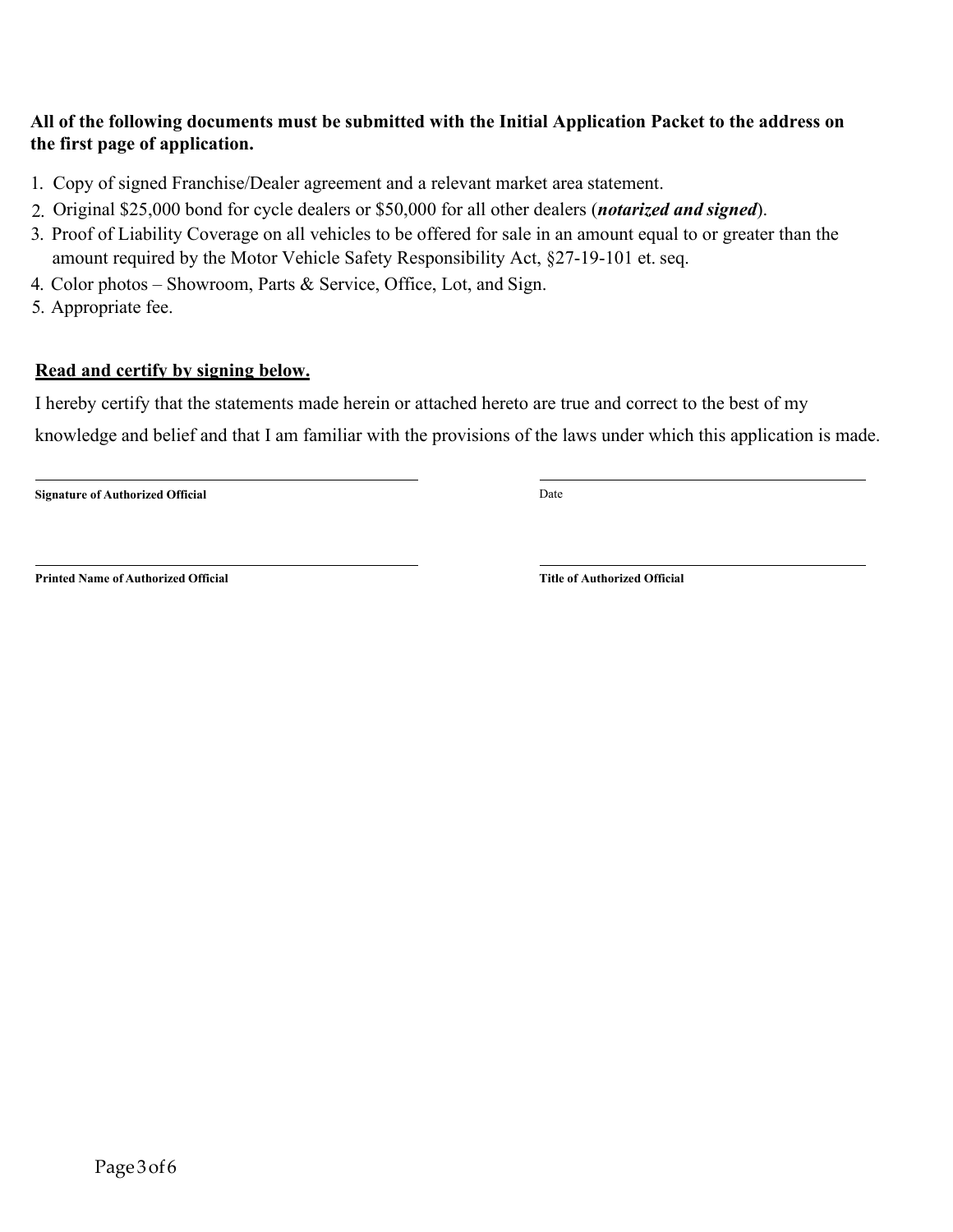# **Arkansas Motor Vehicle Commission**

# **Initial Affidavit**

Name of Principal Owner or Agent of Record on file.

, we also a set of the contract of the contract of the contract of the contract of the contract of  $\mathcal{A}$ Name of Firm, Business or Corporation

do hereby swear or affirm that, in consideration for being licensed as a New Motor Vehicle Dealer, Motor Vehicle Lessor, Manufacturer, Distributor, Manufacturer or Distributor Branch/Division, Second Stage Manufacturer, or Converter in the State of Arkansas, I have received, or been directed to, a copy of the current Arkansas Motor Vehicle Commission ACT and AMVC Rules and will comply with the provisions and any amendments set forth therein to the best of my ability; specifically Subchapter 3 – Licensing and Rules, and Subchapter 4 – UnlawfulPractices.

I also understand that any activity on my behalf which is found to be in violation of the Commission ACT and/or Rules as amended, after a hearing before the Commission, could result in the imposition of civil penalties, suspension and/or revocation of my license to do business as a new Motor Vehicle Dealer, Motor Vehicle Lessor, Manufacturer, Distributor, Manufacturer or Distributor Branch/Division, Second Stage Manufacturer, or Converter in the State of Arkansas.

Date Signature – Principal / Agent

STATE OF COUNTY OF

On this day of (month), (year), before me, the undersigned, personally appeared to be the person described in the forgoing instrument and acknowledge that he/she executed the same in the capacity therein stated and for the purposes therein contained and set forth.

IN WITNESS WHEREOF, I hereunto set my hand and official seal.

SEAL

Notary Signature

My Commission Expires

**ARKANSAS MOTOR VEHICLE COMMISSION 900 WEST CAPITOL, SUITE 400 LITTLE ROCK, ARKANSAS 72201-3826 Visit our web site: amvc.arkansas.gov E-mail: [robert.galloway@arkansas.gov](mailto:robert.galloway@arkansas.gov)**

I, , of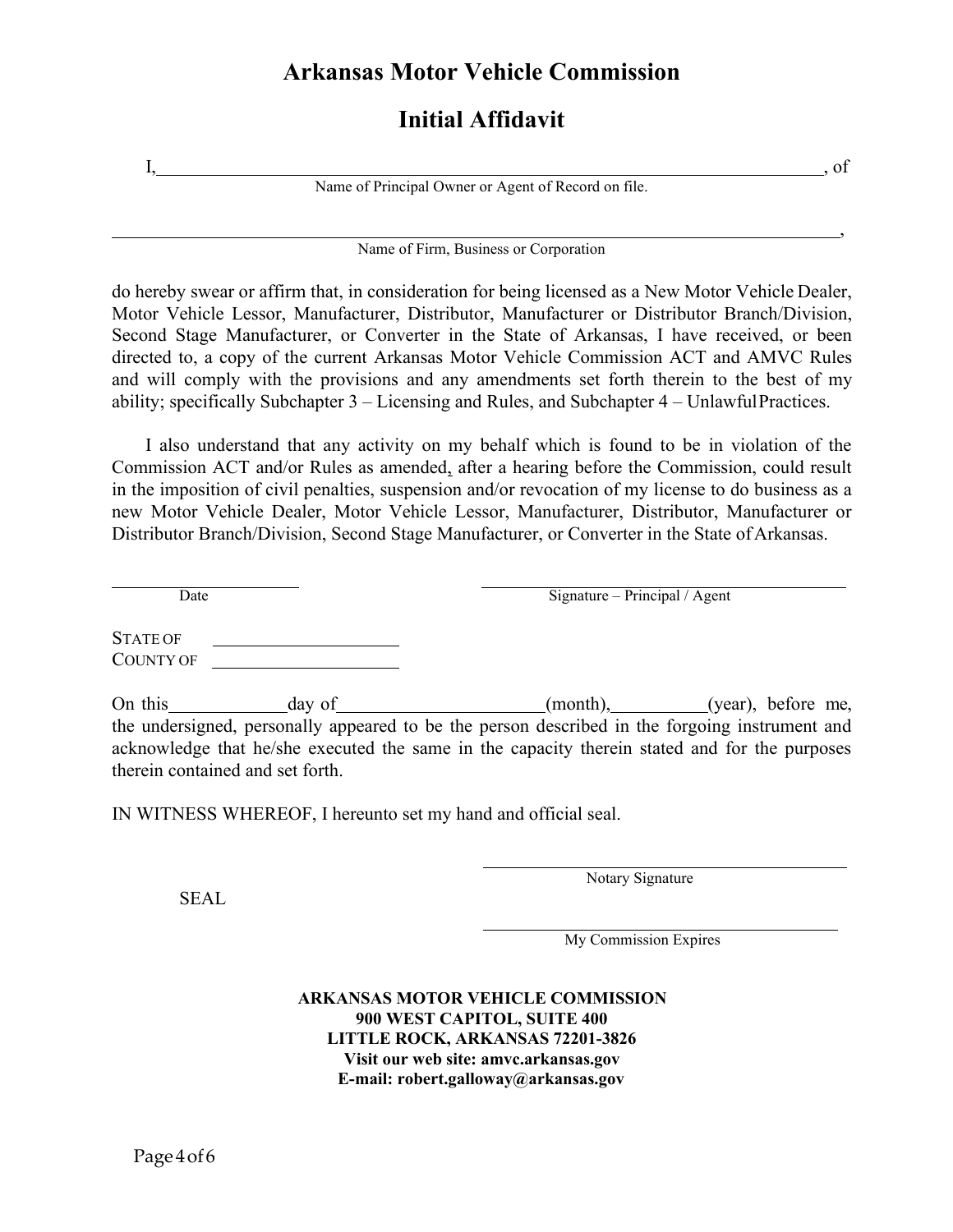Arkansas Motor Vehicle Commission 900 West Capitol, Suite 400 Little Rock, AR 72201 (501) 682-1428 (phone) Website: [www.amvc.arkansas.gov](http://www.amvc.arkansas.gov/) E-Mail: [robert.galloway@arkansas.gov](mailto:robert.galloway@arkansas.gov)



## **DEALERSHIP CONTACT INFORMATION SHEET**

The Commission may need to contact your dealership regarding the following matters. List the appropriate contact information.

Please notify the Commission if the contact information changes in between renewals.

**Dealership Renewal Contact Name**:

Phone #: E-Mail Address:

**General Manager Contact Name**:

Phone#: Phone E-Mail Address:

**Sales Personnel Initial/Renewal Contact Name**:

Phone #:  $\qquad \qquad$  E-Mail Address:

**Advertising Contact Name**: Phone#: E-Mail Address:

| <b>Mfg./Dist. Programs Contact Name:</b> |                 |
|------------------------------------------|-----------------|
| Phone#:                                  | E-Mail Address: |

| <b>Consumer Complaint Contact Name:</b> |                 |
|-----------------------------------------|-----------------|
| Phone#:                                 | E-Mail Address: |
| ×<br>Page5of6                           |                 |